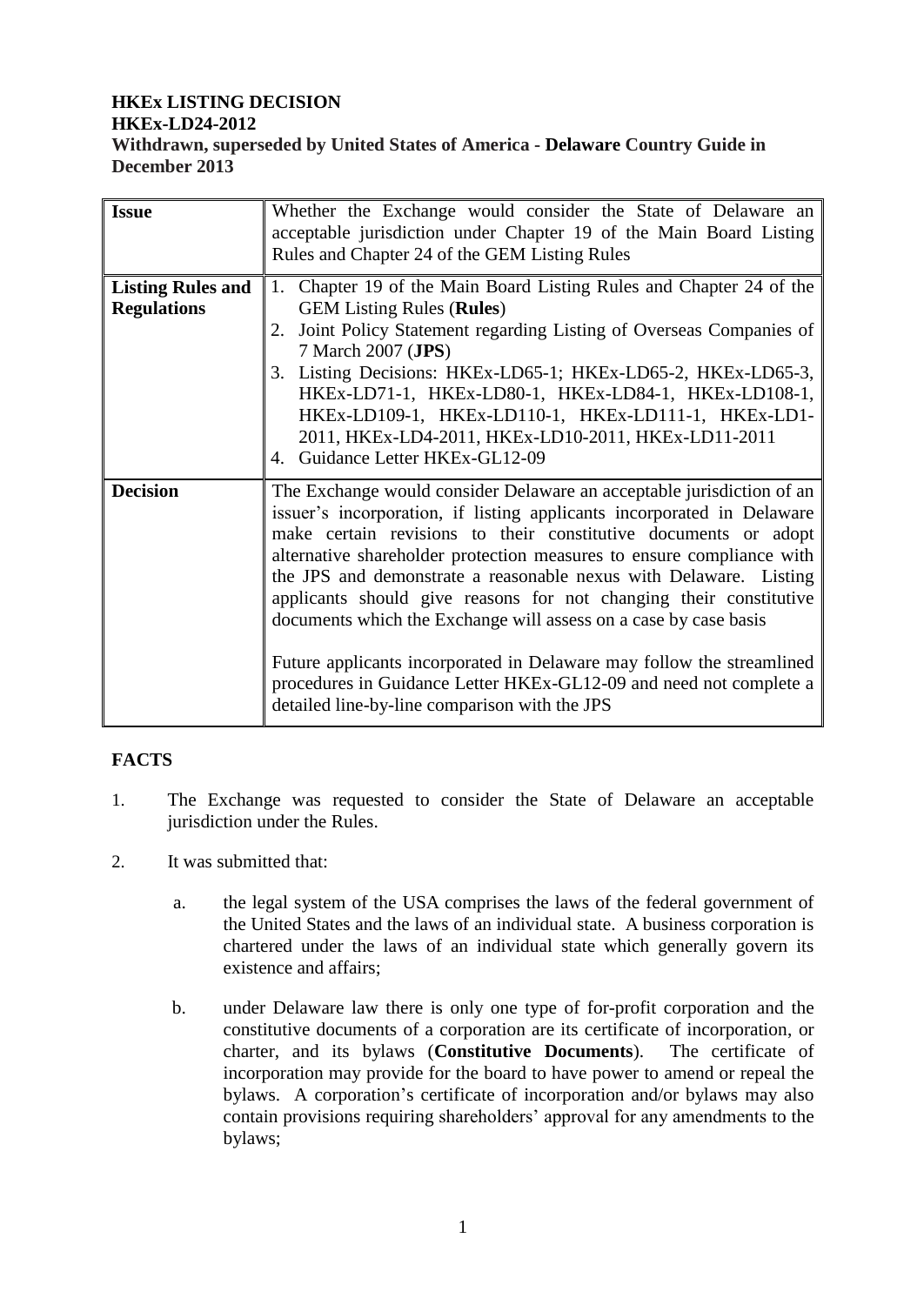- c. a corporation must comply with the registration and reporting requirements of the Securities and Exchanges Commission (**SEC**) if it is a public company in the USA, i.e., when either (i) its securities are listed on a US securities exchange or (ii) it has assets exceeding US\$1,000,000 and more than 500 shareholders, regardless of whether those shareholders are located in the USA or outside the USA (**Public Company**);
- d. the SEC is a full signatory to the IOSCO Multilateral Memorandum of Understanding Concerning Consultation and Cooperation and the Exchange of Information (**IOSCO MMoU**) and has also entered into a Memorandum of Understanding Concerning Cooperation and the Exchange of Information in the Administration and Enforcement of Securities Laws with the Securities and Futures Commission of Hong Kong.
- 3. The Exchange was provided with a comparison table comparing the Hong Kong Companies Ordinance (**HKCO**) with the relevant Delaware laws and regulations based on the JPS framework.

# **APPLICABLE RULES, REGULATIONS AND PRINCIPLES**

- 4. All listing applicants must ensure that they are able to and will comply with the Rules, the Securities and Futures Ordinance (**SFO**) and, if they apply, the Hong Kong Codes on Takeovers and Mergers and Share Repurchases (**Takeovers Codes**).
- 5. Chapter 19 of the Main Board Rules and Chapter 24 of the GEM Rules provide a general framework for overseas companies to list on the Exchange. The Exchange may refuse a listing if it is not satisfied that the overseas issuer is incorporated in a jurisdiction which offers at least equivalent standards of shareholder protection to Hong Kong.
- 6. Where the Exchange believes that the overseas issuer's jurisdiction of incorporation does not provide shareholder protection standards equivalent to those in Hong Kong, it may approve the listing of the overseas issuer if it varies its constitutive documents to provide the necessary protection (see Notes to Main Board Rules 19.05(1), 19.30(1) and GEM Rule 24.05(1)).
- 7. The JPS formalises this process by setting out a list of shareholder protection areas the Exchange takes into account.
- 8. The standards in the JPS were compared against the standards of different overseas jurisdictions in Listing Decisions HKEx-LD65-1, HKEx-LD65-2, HKEx-LD65-3, HKEx-LD71-1, HKEx-LD80-1, HKEx-LD84-1, HKEx-LD108-1, HKEx-LD109-1, HKEx-LD110-1, HKEx-LD111-1, HKEx-LD1-2011, HKEx-LD4-2011, HKEx-LD10- 2011, HKEx-LD11-2011.
- 9. Guidance Letter HKEx-GL12-09 sets out streamlined procedures for listing overseas companies (**Streamlined Procedures**). Under it, a potential applicant can benchmark the shareholder protection standards in its home jurisdiction to any one of the recognised or accepted jurisdictions, instead of benchmarking to Hong Kong, as long as it ensures that its shareholder protection standards are not lower than those indicated in the relevant Listing Decisions.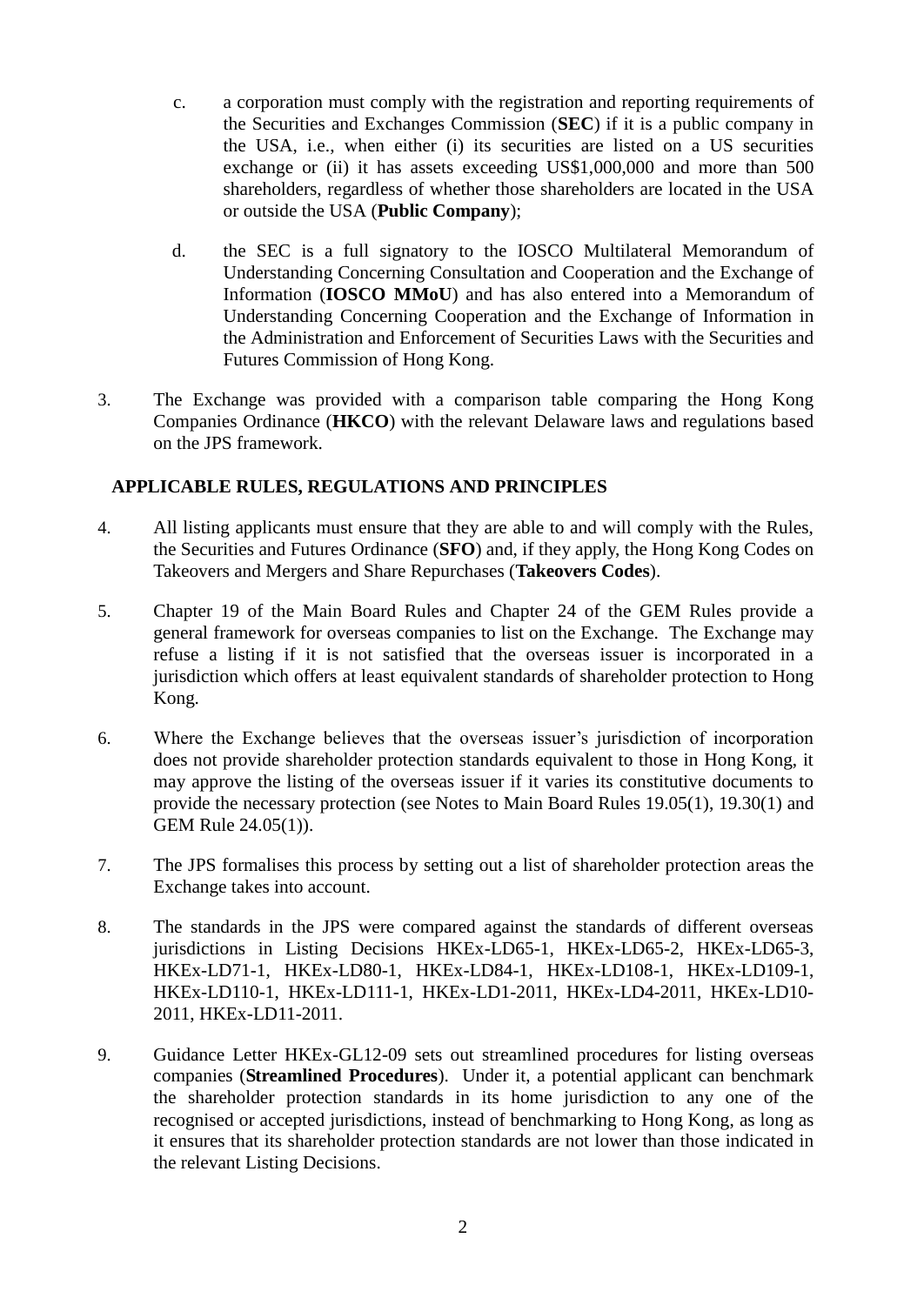## **ANALYSIS**

- 10. An applicant may adopt any method (e.g., by amending its constitutive documents or administrative procedures) to address all shortfalls in shareholder protection identified in the relevant Listing Decisions to achieve equivalence. The Exchange does not prescribe the method used but recommends that the applicant first consider passing a shareholders' resolution amending its constitutive documents to provide for the protection expected under the JPS. The applicant must give reasons for not changing its constitutive documents and the Exchange will assess them on a case by case basis.
- 11. Based on the comparison table, the Exchange notes certain differences in shareholder protection between the HKCO and Delaware laws and regulations:
	- a. areas where Delaware laws and regulations are considered comparable with or even stricter than the HKCO (Items 1(c), 1(f), 2(d), 2(e), 2(f), 3(b), 3(c), 4(c) and 4(d) of the JPS); and
	- b. areas where the differences in shareholder protection standards under Delaware laws and regulations are considered acceptable even though some differences remain, or where the Exchange considers that a corporation must take action to bridge the differences (Items 1(a), 1(b), 1(d), 1(e), 2(a), 2(b), 2(c), 3(a), 3(d), 3(e), 4(a) and 4(b) of the JPS)(see **Appendix**).
- 12. Where the JPS merely requires clearly stating the circumstances of a particular shareholder protection matter (e.g., Items  $1(g)$  – buy-out provisions and  $4(e)$  – provision of financial assistance for the acquisition of the corporation's shares), the corporation will make relevant disclosure of any regulatory differences in its listing document.

#### **CONCLUSION**

- 13. The Exchange considered Delaware an acceptable jurisdiction for an issuer's incorporation on the basis that, in an actual application:
	- a. if a corporation cannot ensure that its Constitutive Documents are amended to satisfy a particular shareholder protection requirement, it should provide alternative methods of shareholder protection acceptable to the Exchange;
	- b. a corporation must satisfactorily demonstrate that it meets the nexus requirement of the JPS;
	- c. there are no specific circumstances that render the acceptance of Delaware as an issuer's jurisdiction of incorporation inappropriate;
	- d. a corporation will disclose in its listing document the jurisdictional and regulatory differences between Hong Kong and Delaware, especially on the aspects of the JPS; and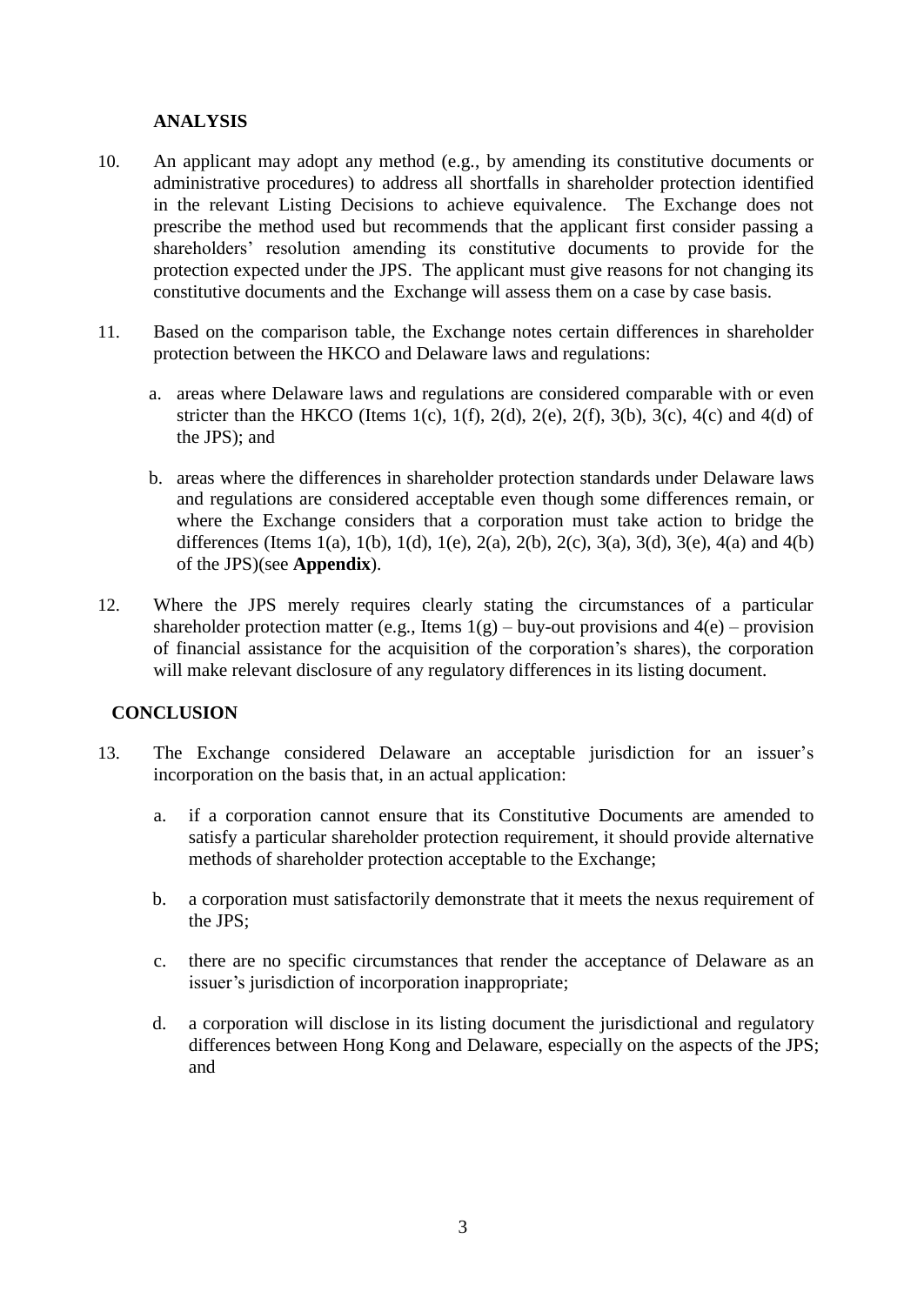- e. a corporation must duly inform the Exchange and make an announcement under the Rules if there will be major changes in the US or Delaware laws or in its corporate practices which could significantly worsen shareholder protection standards compared to Hong Kong with reference to the standards in the Appendix to this Listing Decision. In such a case, the Exchange would impose appropriate conditions or reconsider Delaware as an acceptable jurisdiction of an issuer's incorporation.
- 14. The Exchange requires a corporation to submit the following confirmations upon filing its listing application:
	- a. a sponsor's confirmation that it has considered and reviewed all material shareholder protection areas in its due diligence review under Practice Notice 21 to the Main Board Rules or Practice Note 2 to the GEM Rules, and that it is independently satisfied that the shareholder protection afforded by the US and Delaware laws to the corporation's shareholders is at least equivalent or broadly commensurate to that in Hong Kong; and
	- b. a legal opinion and sponsor's confirmation that the corporation's Constitutive Documents do not contain provisions which will prevent it from complying with the Rules, the SFO – Disclosure of Interests and, if they apply, the Takeovers Codes.

## **NOTES TO ISSUERS AND MARKET PRACTITIONERS**

**For any questions relating to this Listing Decision please feel free to contact the Listing Division.**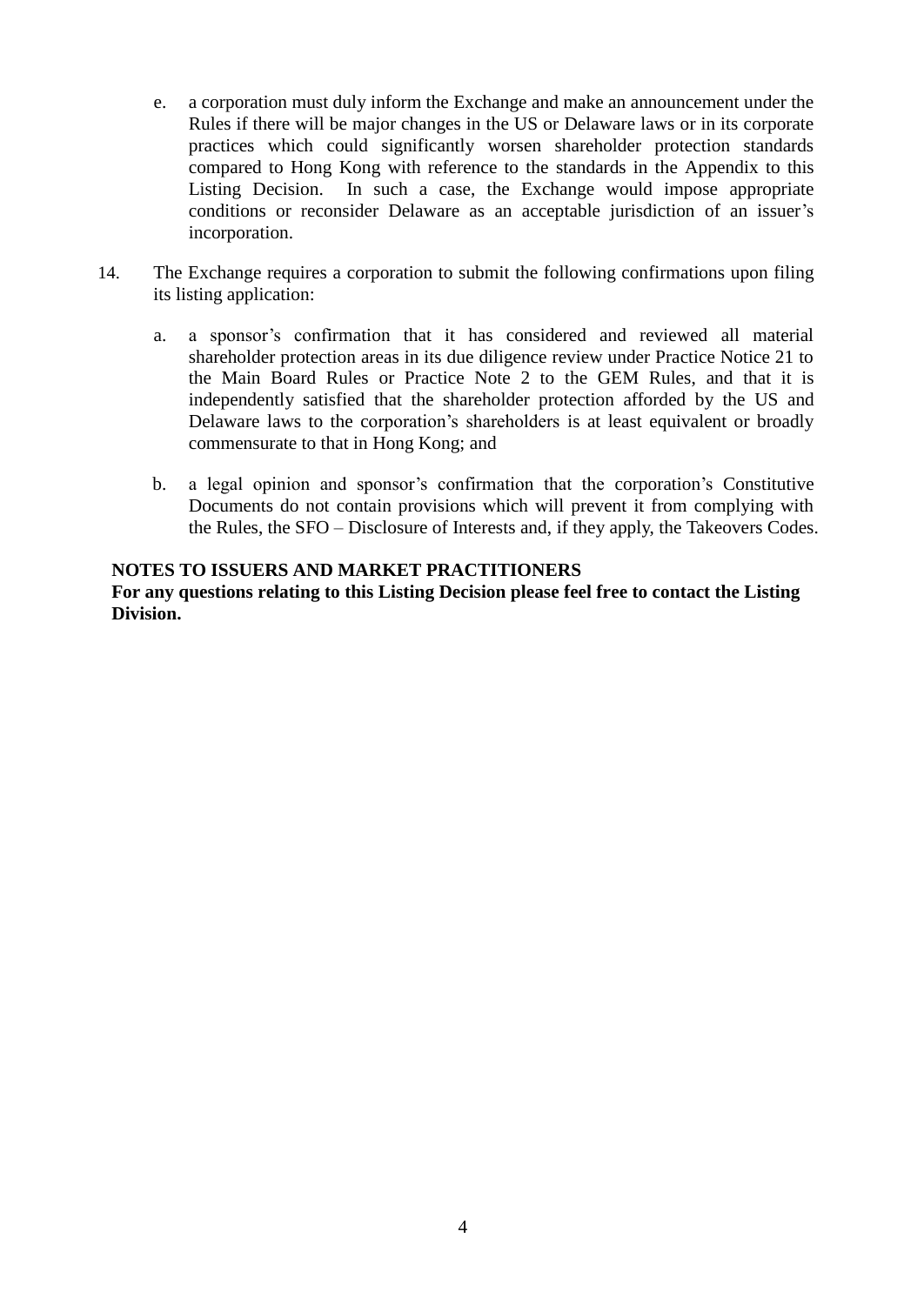# **Delaware applicants are expected to address the shareholder protection differences as follows**

| <b>Item</b>                  | <b>Shareholder protection matters</b><br>under HKCO and Delaware laws                                                                                                                                                                                                                    | <b>Exchange's observation/ Action required</b>                                                                                                                                                                                                                                                                                                                               |
|------------------------------|------------------------------------------------------------------------------------------------------------------------------------------------------------------------------------------------------------------------------------------------------------------------------------------|------------------------------------------------------------------------------------------------------------------------------------------------------------------------------------------------------------------------------------------------------------------------------------------------------------------------------------------------------------------------------|
| $1(a)$ ,<br>$1(b)$ ,<br>1(d) | The HKCO requirement<br>Under the HKCO, any change in the constitutive<br>documents, variation of share class rights or<br>voluntary winding-up must be approved by a                                                                                                                    | Exchange's observation<br>The shareholders' voting threshold of a<br>majority of the issued share capital is<br>acceptable.                                                                                                                                                                                                                                                  |
|                              | three-quarter majority of shareholders present in a<br>general meeting.<br>Under<br>the Streamlined<br>Procedures, the Exchange regards a voting<br>threshold of two-thirds as acceptable though not<br>strictly equivalent.                                                             | <b>Action required</b><br>Where<br>not<br>unduly burdensome<br>to<br>a<br>corporation, the Exchange expects that the<br>corporation's Constitutive Documents provide<br>for a voting threshold of at least two-third<br>majority of shareholders present in the general                                                                                                      |
|                              | Delaware requirement<br>Under Delaware<br>law,<br>shareholder<br>a<br>vote<br>representing a simple majority vote of the<br>outstanding shares entitled to vote on the matter is<br>required to amend the Constitutive Documents,<br>vary share class rights or wind the corporation up. | meeting $(GM)$ .<br>Only a corporation's shareholders should have<br>the power to amend its Constitutive<br>Documents (i.e., both the charter and bylaws)<br>but not the board.                                                                                                                                                                                              |
| 1(b)                         | The HKCO requirement<br>Shareholders of a concerned class holding not less<br>than 10% of the nominal value of the issued<br>shares of that class may petition the court to<br>cancel the variation of the class rights.<br>Delaware requirement<br>No equivalent requirement.           | Exchange's observation<br>Any shareholder of a corporation may bring an<br>action before the Delaware Court of Chancery<br>to prevent any corporate action that improperly<br>infringes upon the shareholders' class rights<br>(such as an attempt to vary the rights of any<br>class of stock without shareholder approval).<br>This is comparable to the HKCO requirement. |
|                              |                                                                                                                                                                                                                                                                                          | <b>Action required</b><br>Where<br>unduly burdensome<br>not<br>to<br>a<br>corporation, the Exchange expects that the<br>corporation's Constitutive Documents provide<br>for a court petition right as under HKCO.                                                                                                                                                            |
| 1(e)                         | The HKCO requirement<br>Appointment, removal and remuneration<br>of<br>auditors must be approved by shareholders.                                                                                                                                                                        | Exchange's observation<br>The Exchange does not consider the relevant<br>Delaware laws and regulations comparable.                                                                                                                                                                                                                                                           |
|                              | Delaware requirement<br>No equivalent requirement.                                                                                                                                                                                                                                       | <b>Action required</b><br>A corporation must demonstrate that its                                                                                                                                                                                                                                                                                                            |
| 2(a)                         | The HKCO requirement<br>Companies must hold a GM each year as its<br>annual GM, and no more than 15 months may<br>elapse between two annual GMs.                                                                                                                                         | Constitutive<br>Documents<br>provide<br>for<br>shareholder protection comparable to that<br>under HKCO.<br>Applicants should refer to<br>paragraph 10 of this Listing Decision.                                                                                                                                                                                              |
|                              | Delaware requirement<br>Under Delaware law, an annual meeting of<br>shareholders need not take place if directors are<br>elected by unanimous written consent. No more                                                                                                                   |                                                                                                                                                                                                                                                                                                                                                                              |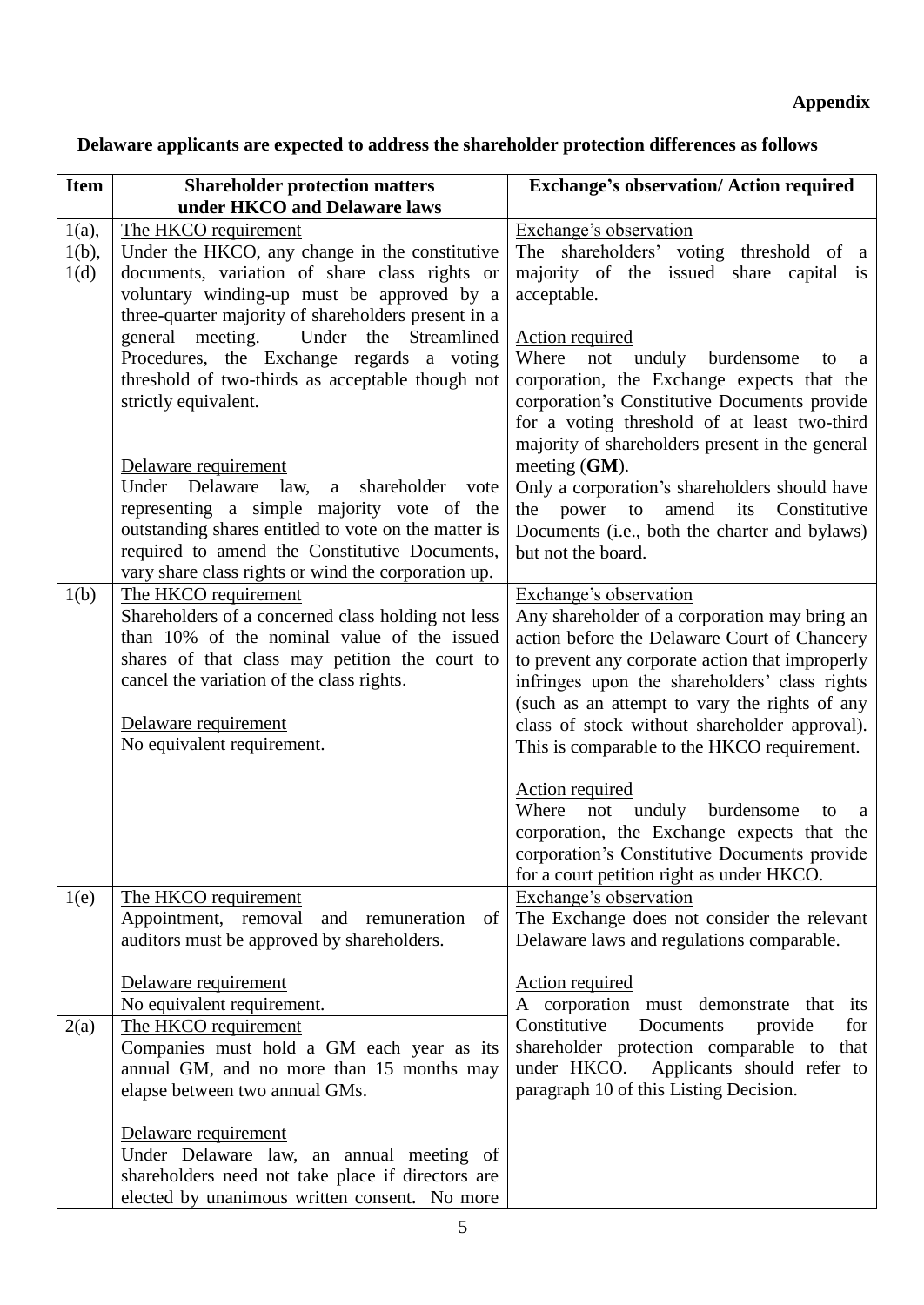| <b>Item</b> | <b>Shareholder protection matters</b><br>under HKCO and Delaware laws                                                                                                                                                                                                                                                                                                                                                                                                                                                | <b>Exchange's observation/ Action required</b>                                                                                                                                                                                                       |
|-------------|----------------------------------------------------------------------------------------------------------------------------------------------------------------------------------------------------------------------------------------------------------------------------------------------------------------------------------------------------------------------------------------------------------------------------------------------------------------------------------------------------------------------|------------------------------------------------------------------------------------------------------------------------------------------------------------------------------------------------------------------------------------------------------|
|             | 13<br>elapse<br>than<br>months<br>between<br>may<br>a                                                                                                                                                                                                                                                                                                                                                                                                                                                                |                                                                                                                                                                                                                                                      |
|             | corporation's annual GMs or actions by written                                                                                                                                                                                                                                                                                                                                                                                                                                                                       |                                                                                                                                                                                                                                                      |
|             | consent to elect directors in lieu of an annual GM.                                                                                                                                                                                                                                                                                                                                                                                                                                                                  |                                                                                                                                                                                                                                                      |
| 2(b)        | The HKCO requirement<br>Members holding not less than 5% of the paid up<br>capital may require the company to convene an<br>extraordinary general meeting and may request<br>the company to circulate a resolution proposed by<br>the requisitionists.                                                                                                                                                                                                                                                               | Exchange's observation<br>Without considering the specific circumstances<br>of an actual Delaware listing applicant the<br>Exchange generally considers that the SEC<br>proxy rules do not provide a comparable<br>standard to that under HKCO.      |
|             | Delaware requirement<br>Under Delaware law, special shareholders'<br>meetings may be called by the board or by any<br>other persons authorised by the Constitutive<br>Documents. There is no equivalent requirement<br>under Delaware law to the shareholders' right to<br>request circulating a proposed resolution.<br>The<br>proxy rules of the SEC applicable to a Public<br>Company provide qualified shareholders with the<br>right to include a proposal in a proxy statement for<br>an annual or special GM. | <b>Action required</b><br>A corporation must demonstrate that its<br>Constitutive<br>Documents<br>for<br>provide<br>shareholder protection comparable to that<br>under HKCO. Applicants should refer to<br>paragraph 10 of this Listing Decision.    |
| 2(c)        | The HKCO requirement                                                                                                                                                                                                                                                                                                                                                                                                                                                                                                 | Exchange's observation                                                                                                                                                                                                                               |
|             | The notice period for a meeting approving a<br>special resolution must be at least 21 days, and for<br>any other shareholders' meeting at least 14 days.                                                                                                                                                                                                                                                                                                                                                             | The Exchange does not consider the relevant<br>Delaware laws and regulations comparable.                                                                                                                                                             |
|             | Delaware requirement<br>Delaware law provides for a notice period from 10<br>to 60 calendar days independent of the nature of<br>the meeting, unless otherwise provided by law.                                                                                                                                                                                                                                                                                                                                      | <b>Action required</b><br>A corporation must demonstrate that its<br>Constitutive<br>Documents<br>for<br>provide<br>shareholder protection comparable to that<br>under HKCO.<br>Applicants should refer to<br>paragraph 10 of this Listing Decision. |
| 3(a)        | The HKCO requirement                                                                                                                                                                                                                                                                                                                                                                                                                                                                                                 |                                                                                                                                                                                                                                                      |
|             | Appointment of a director is required to be voted<br>on individually. Unanimous approval of members<br>is required to pass a resolution permitting<br>appointment of two or more directors by a single<br>resolution.                                                                                                                                                                                                                                                                                                |                                                                                                                                                                                                                                                      |
|             | Delaware requirement                                                                                                                                                                                                                                                                                                                                                                                                                                                                                                 |                                                                                                                                                                                                                                                      |
| 3(d)        | No equivalent requirement.<br>The HKCO requirement                                                                                                                                                                                                                                                                                                                                                                                                                                                                   | Exchange's observation                                                                                                                                                                                                                               |
|             | Subject to certain exceptions, a public company<br>generally shall not make loans, including quasi<br>loans and credit transactions, to its directors and<br>their associates.                                                                                                                                                                                                                                                                                                                                       | With regards to prohibiting loans to directors,<br>Sarbanes-Oxley-Act<br>the<br>provides<br>a<br>shareholder protection standard comparable to<br>that under Hong Kong law.                                                                          |
|             | Delaware requirement<br>There is<br>equivalent requirement under<br>no<br>Delaware law. US federal laws (e.g., Sarbanes-<br>Oxley-Act) generally prohibit a corporation that is                                                                                                                                                                                                                                                                                                                                      | <b>Action required</b><br>A corporation that is not subject to the<br>Sarbanes-Oxley-Act on the prohibition of<br>loans to directors must demonstrate that its                                                                                       |